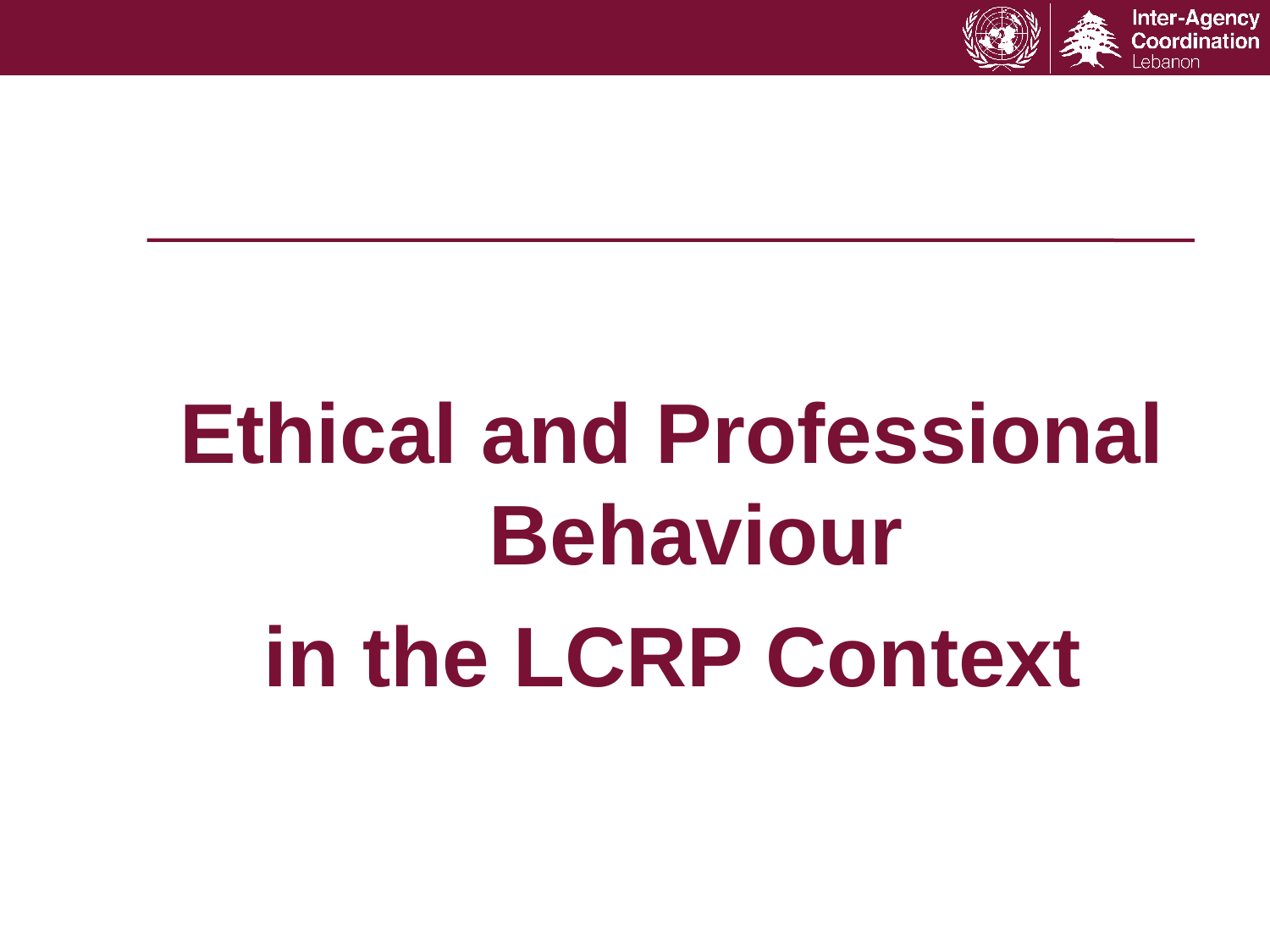

### **LCRP ethics workshops**

- ➢ Need was identified to refresh awareness about **sexual exploitation and abuse**, **fraud and corruption**, conflicts of interest, and related matters.
- ➢ First LCRP **workshop** on ethical and professional behaviour was organized at national level on 19 June in Beirut.
- ➢ Participation of more than 100 LCRP partners, at management level.
- ➢ Objective to improve collective understanding of **values** to be fostered and how these can be better achieved within the LCRP response.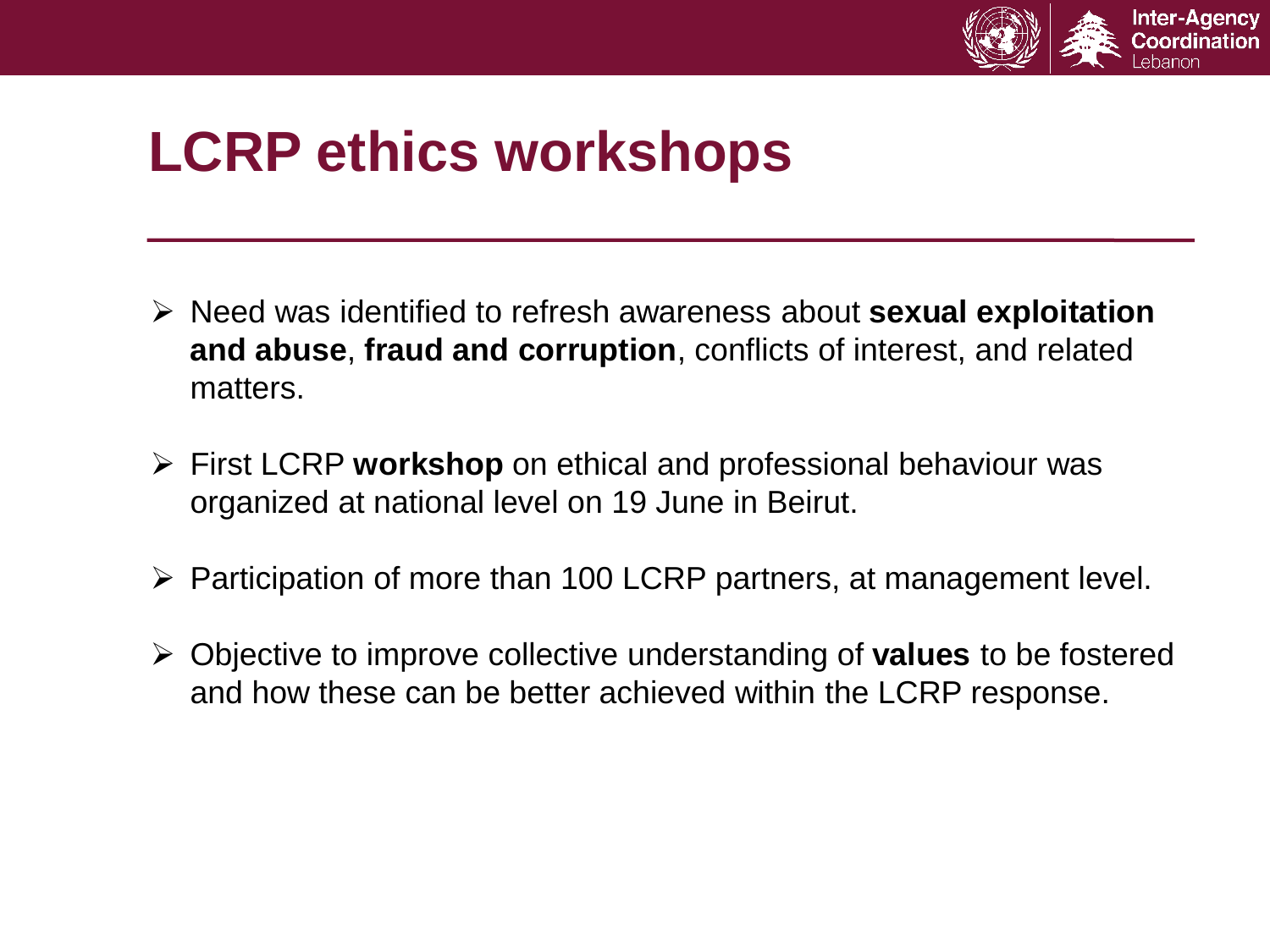

### **Field-based ethics workshops**

- ➢ General agreement for **need to continue** to strengthen internal processes and systems, while also engaging as a humanitarian community on strengthening the collective response.
- $\triangleright$  In follow-up, and ahead of the LCRP 2020 appeal and planning process, a series of similar three-hour workshops on ethical and professional behaviour was organized at **field level**, in each location.

| <b>Region</b>                    | <b>Date</b>       | No. of participants |
|----------------------------------|-------------------|---------------------|
| Mt. Lebanon                      | 17 September 2019 | 13                  |
| North / Akkar                    | 24 September 2019 | 26                  |
| South / El Nabatieh              | 25 September 2019 | 26                  |
| <b>Bekaa / Baalbek-El Hermel</b> | 1 October 2019    | 39                  |
| <b>TOTAL</b>                     |                   | 104                 |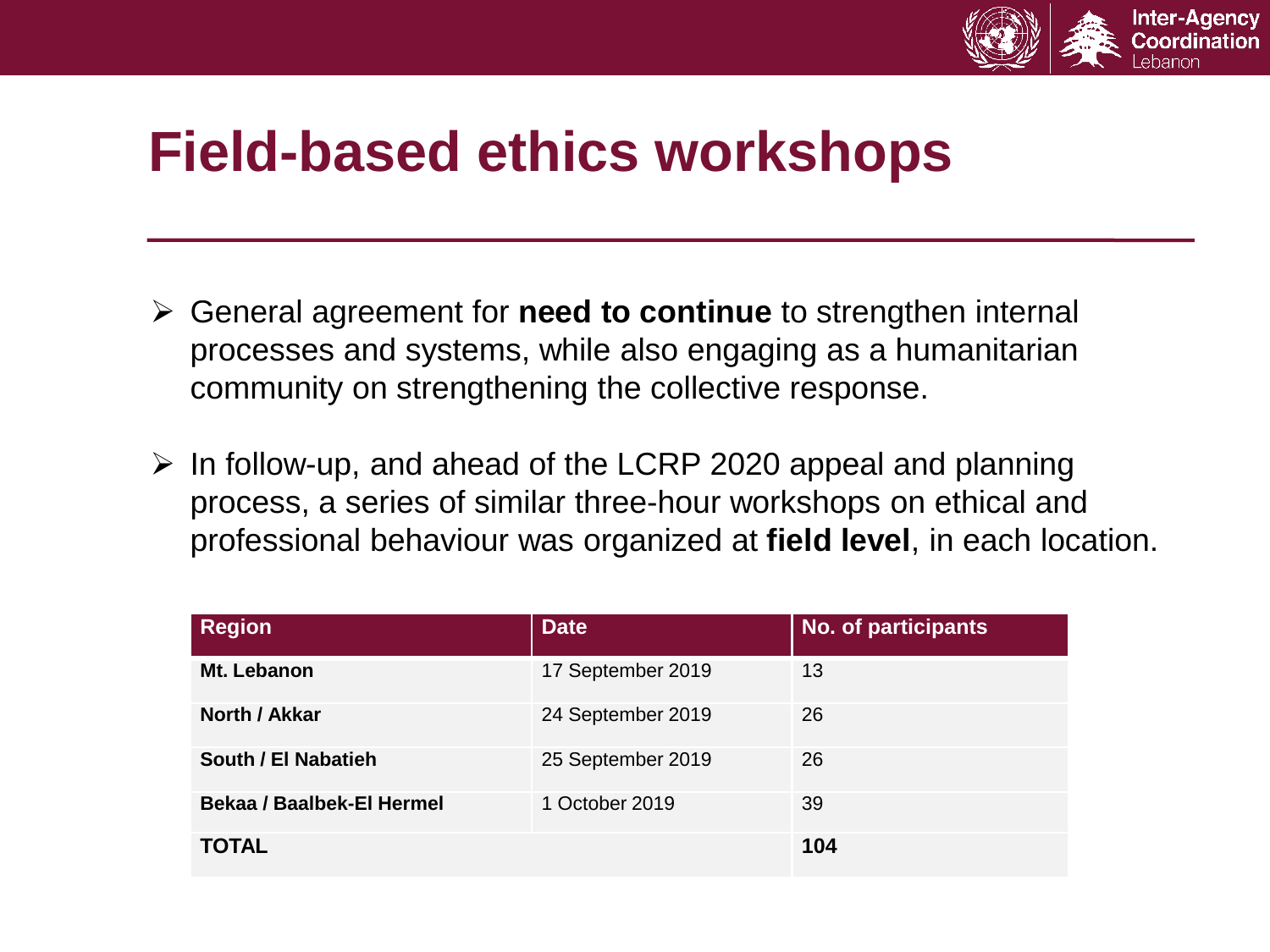

### **Participation and facilitation**

- ➢ Both **international and local** partners attended in each workshop.
- ➢ Facilitation of the field workshops was done in an **inter-agency manner**, by UNHCR and UNDP jointly, together with different facilitators in each workshop for the session on the prevention of sexual exploitation and abuse (KAFA, DRC/DDG, UNIFIL, and ABAAD).
- $\triangleright$  All field workshops were held in English, except for the Bekaa where sessions were held in both Arabic and English, with interpretation provided.
- $\triangleright$  Participation in (at least) one of the (national or field) workshop was requirement in the context of the 2020 LCRP (capacity assessment).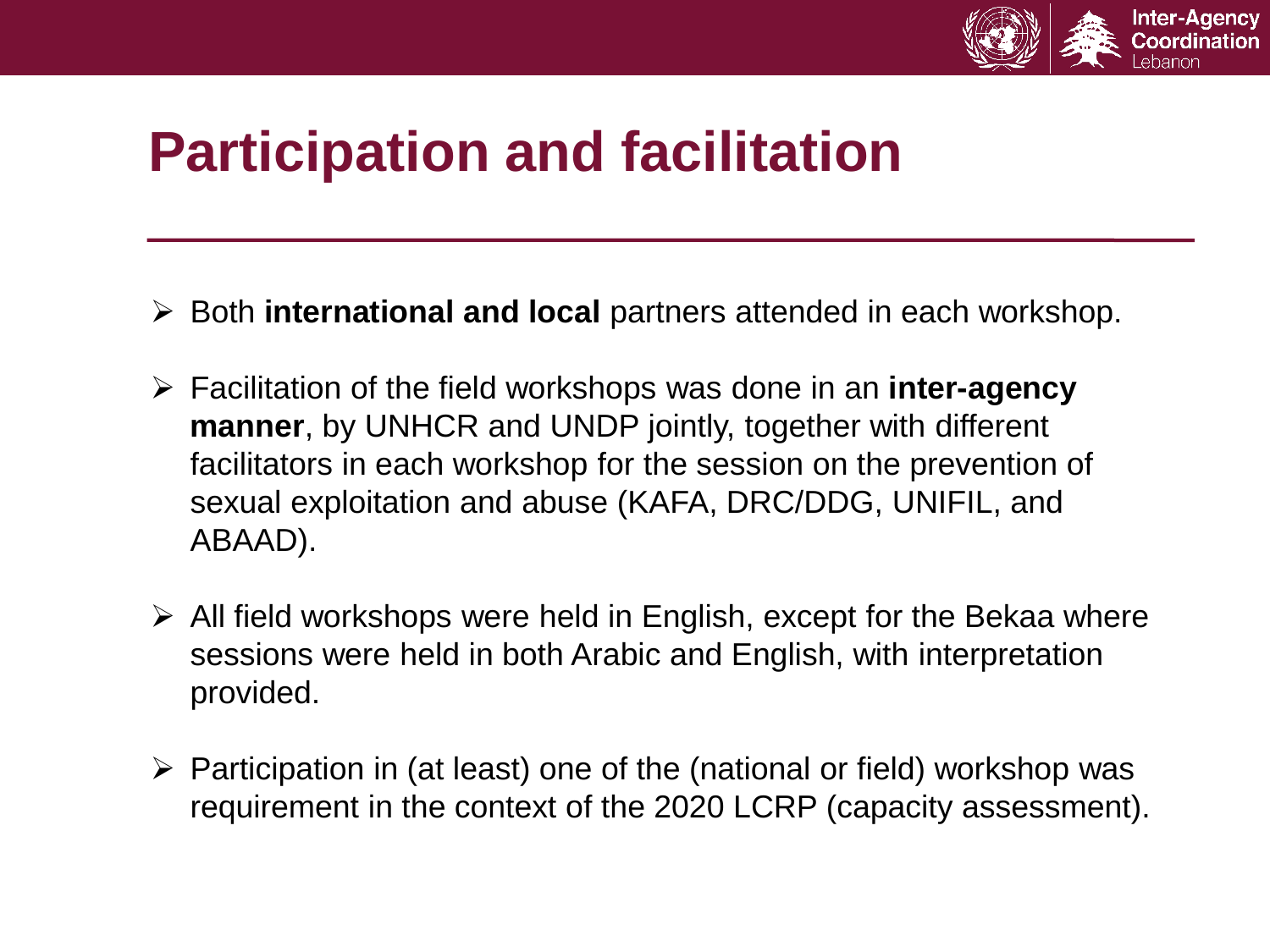

### **Topics discussed**

#### ➢ **Ethical and professional behaviour:**

- Key humanitarian and other principles
- Key standards of behaviour (inspired by UNHCR Code of Conduct and UNDP Code of Ethics)

#### ➢ **Prevention of fraud and corruption:**

- Zero tolerance approach towards fraud and corruption
- Fraud risk indicators ("red flags")
- **Preventive and mitigating measures**

#### ➢ **Prevention of sexual exploitation and abuse:**

- Core principles of UN Secretary-General's Bulletin ST/SGB/2003/13
- Reporting sexual exploitation and abuse

#### ➢ **Accountability and feedback:**

- Components of accountability to persons of concern
- Complaints and feedback mechanisms
- **Reporting mechanisms**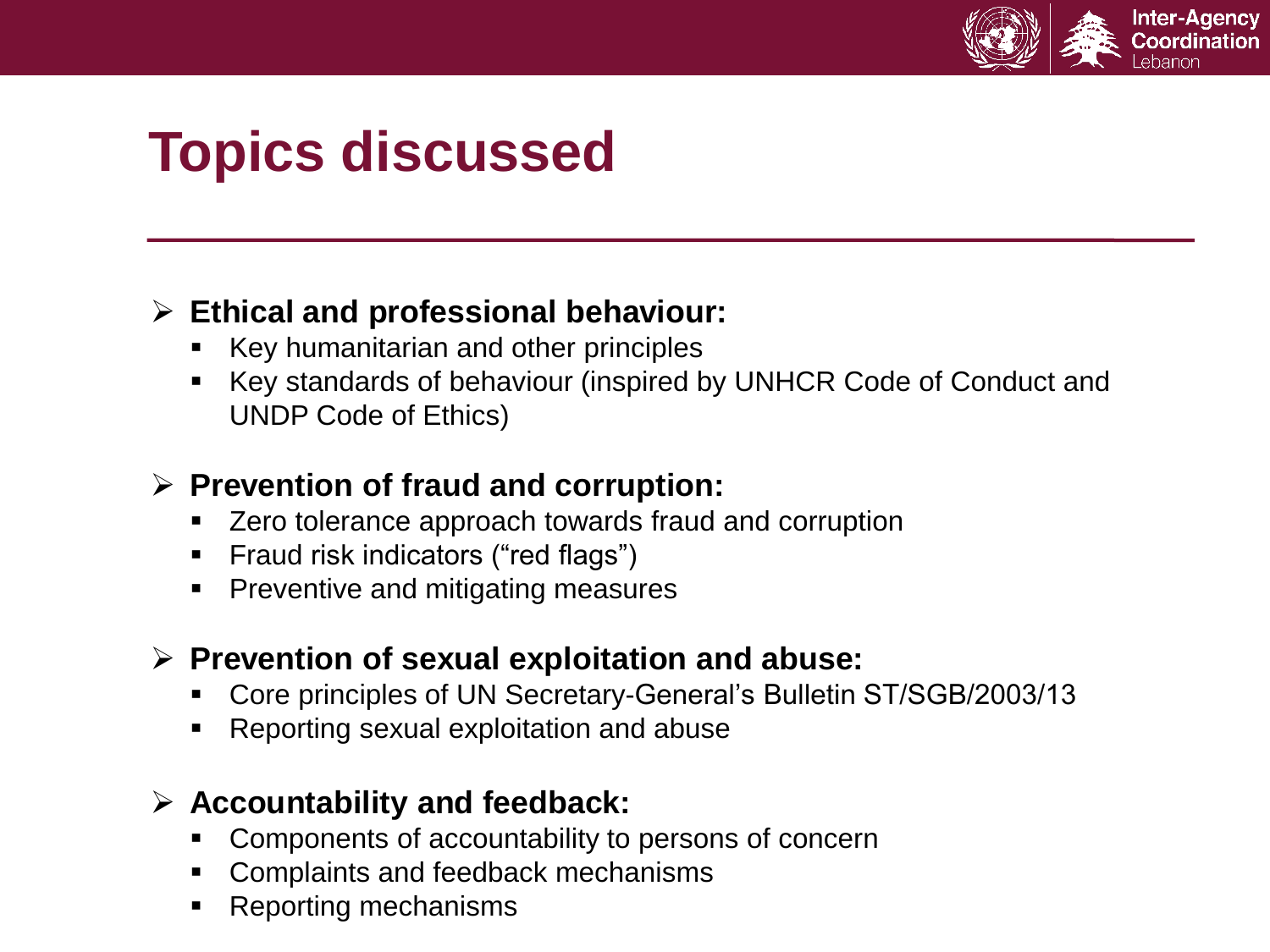

### **Follow-up**

- $\triangleright$  All participants have been asked to share with the Inter-Agency Coordination team:
	- a) any **code of conduct/ethics** or similar documents that they may have within their own organization, and/or
	- b) name and contact details of their organization's **focal point(s)** for ethical matters.
- ➢ "Ambassadors of ethical and professional behaviour" who would promote ethical and professional values within their respective organization, be able to provide input/feedback, and support in spreading awareness.
- ➢ Keep partners informed in future of developments, to obtain inputs on proposals or other feedback, and to spread awareness within their respective organizations.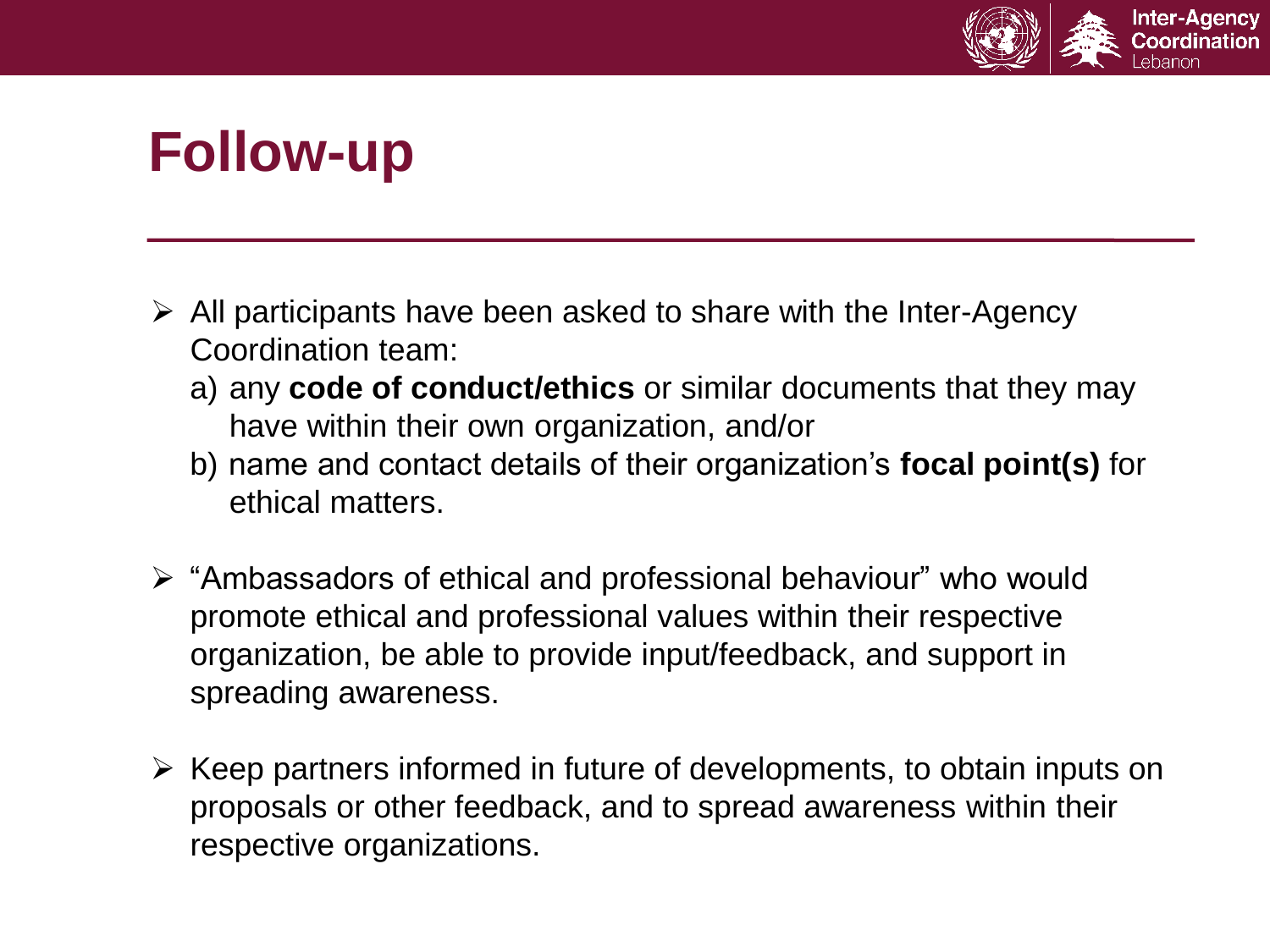

## **Feedback (1/2)**

- $\triangleright$  Survey following each workshop. In total: 73% response rate.
- $\triangleright$  The workshops were largely rated as (very) useful and/or interesting.
- $\triangleright$  Two-thirds of respondents considered the sessions on fraud and corruption and on sexual exploitation and abuse as the most useful/interesting.



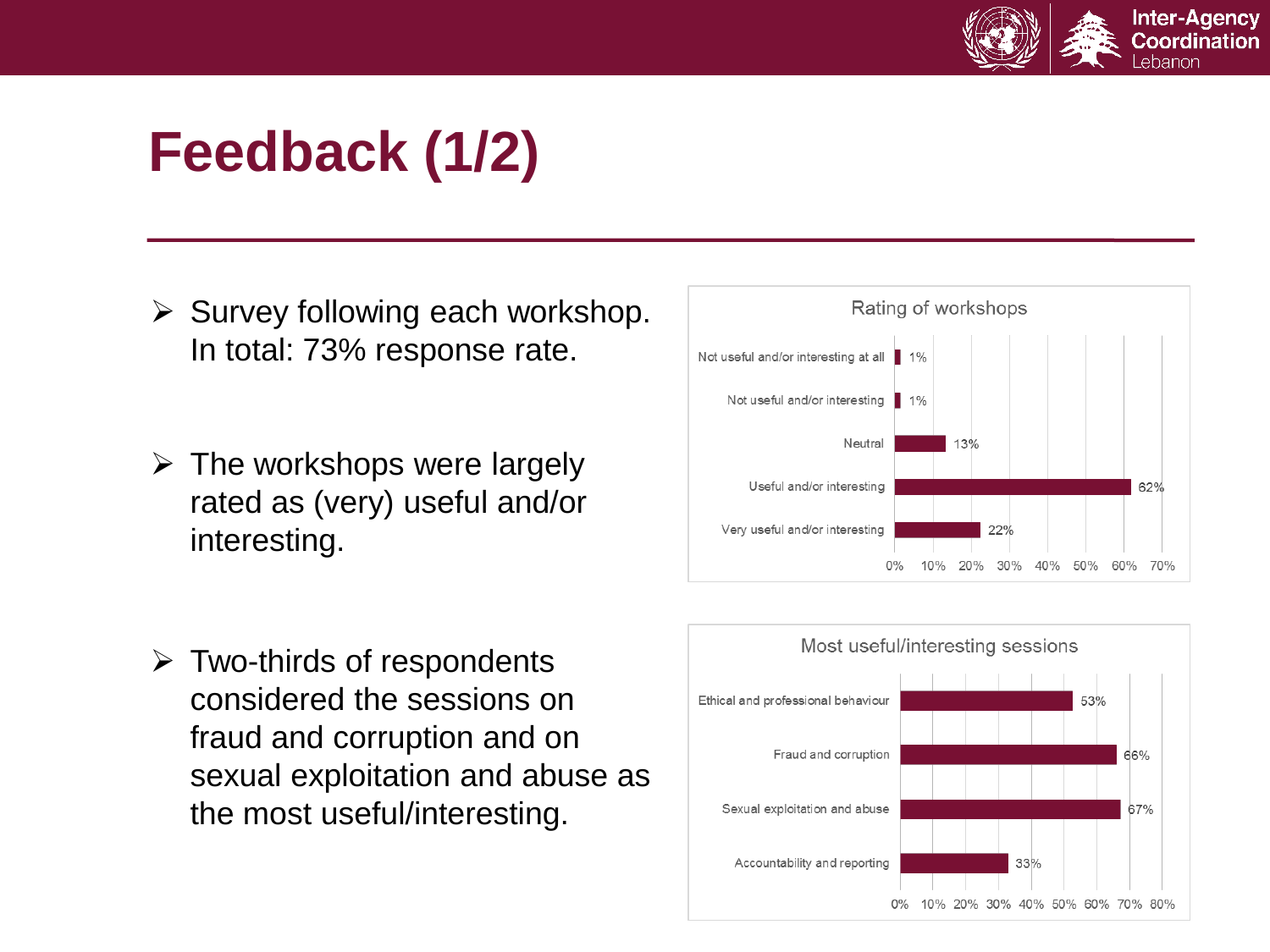

## **Feedback (2/2)**

➢ Almost all respondents intended to use the knowledge obtained during the workshop at work, and would recommend others to participate in the workshop.



 $\triangleright$  All respondents, except one, thought it would be useful to have similar workshops on an annual basis, for example with focus on specific topics.

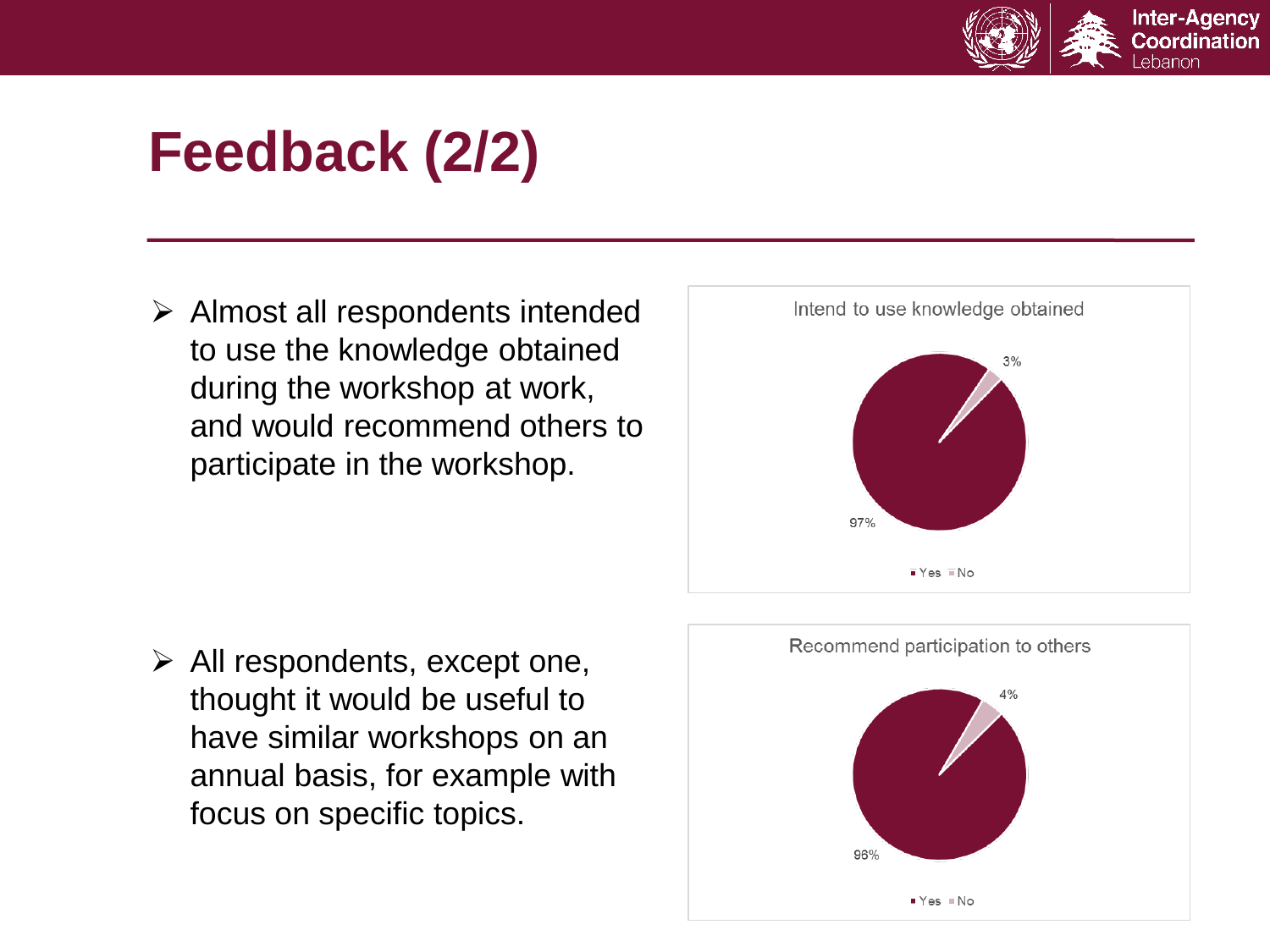

### **Lessons learnt**

- ➢ Enhance efforts to make workshops more interactive (case studies, good practices)
- $\triangleright$  Timing (morning instead of afternoon?, agenda)
- ➢ Review level of participation during the workshop, depending on future topics (managers or frontliners?, feedback & complaints, human resources, M&E, etc.)
- $\triangleright$  Adapt content to audience
- $\triangleright$  Review language requirements
- $\triangleright$  Space for discussion and sharing of experiences